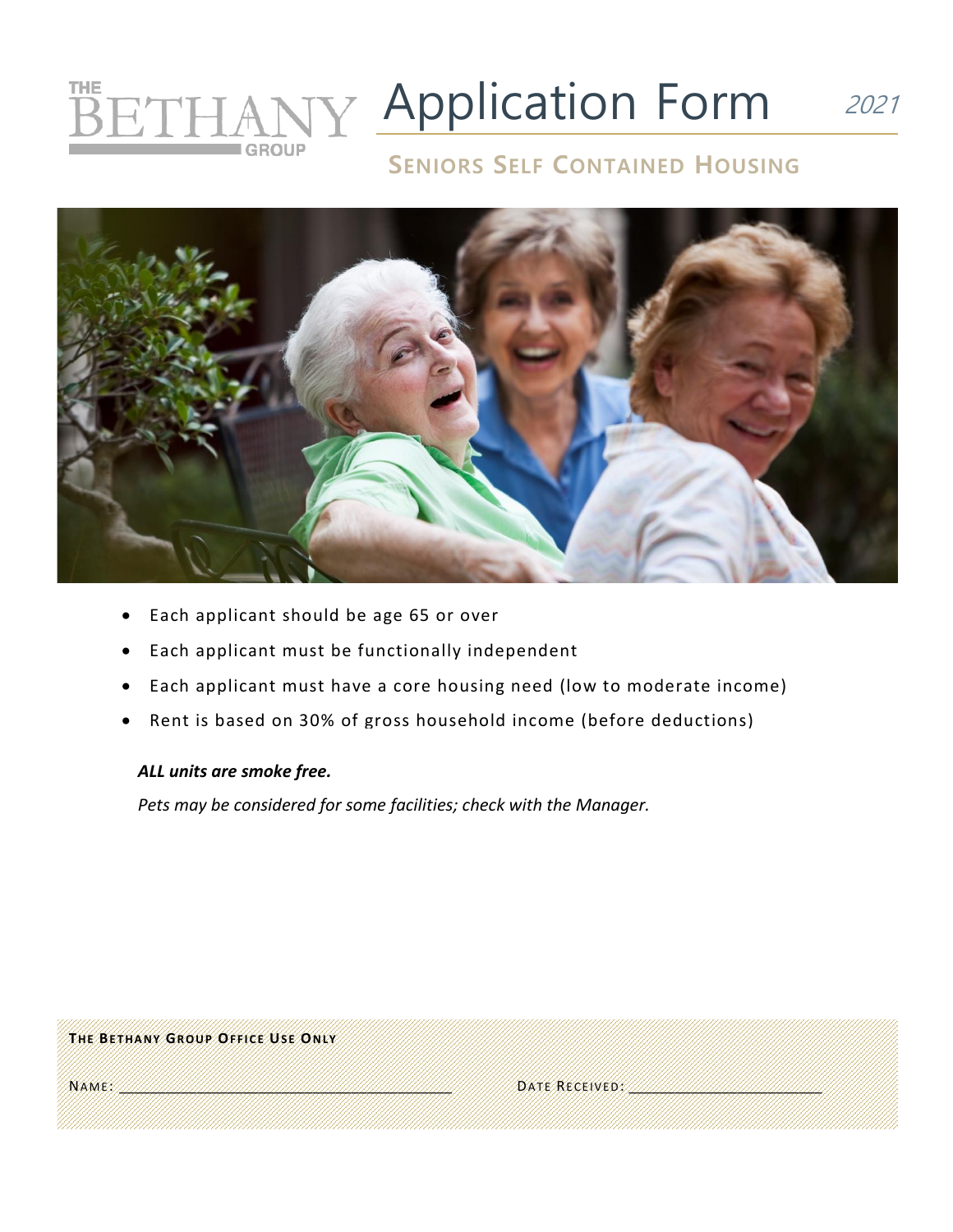### **Camrose Service Centre**

| 4612 - 53 Street, Camrose, AB T4V 1Y6 |
|---------------------------------------|
| 780-679-2002                          |
| 780-679-3054                          |
| Housing.Camrose@bethanygrp.ca         |
|                                       |

| Bashaw:     | Heritage House I & II |  |
|-------------|-----------------------|--|
|             | Lakeside Home         |  |
| Bawlf:      | Sanden Court          |  |
| Camrose:    | Heritage Manor        |  |
|             | <b>Parkview Place</b> |  |
|             | Willdrose Villa       |  |
| Ferintosh:  | <b>Beaver House</b>   |  |
| New Norway: | Nordic Villa          |  |

#### **Lacombe Service Centre**

|        | 4622 C&E Trail, Lacombe, AB T4L 1M9 |
|--------|-------------------------------------|
| Tel:   | 403-782-4118                        |
| Fax:   | 403-782-4119                        |
| Email: | Housing.Lacombe@bethanygrp.ca       |
|        |                                     |

| Alix:              | Lakeview Manor        |  |
|--------------------|-----------------------|--|
| Bentley:           | <b>Oxford Court</b>   |  |
| <b>Blackfalds:</b> | <b>Tower Manor</b>    |  |
| Eckville:          | Golden Villas         |  |
| Lacombe:           | <b>Cameron Manor</b>  |  |
|                    | Parkview Manor        |  |
|                    | <b>Spruce Terrace</b> |  |
| Mirror:            | <b>Lamerton Place</b> |  |
|                    |                       |  |

## **Forestburg Service Centre**

4401 – 47 Street, Forestburg, AB T0B 1N0 Tel: 780-582-0007 Fax: 780-582-7392

| Alliance:   | <b>EO Lysne Manor</b>     |  |
|-------------|---------------------------|--|
| Daysland:   | West Side Manor           |  |
| Forestburg: | Big Knife Villa           |  |
| Galahad:    | <b>Wheatland Manor</b>    |  |
| Hardisty:   | Parkland Manor            |  |
| Heisler:    | Cozy Corner               |  |
| Killam:     | <b>Manitou Manor</b>      |  |
| Lougheed:   | <b>Frontier Manor</b>     |  |
|             | Verdant Valley Villa      |  |
| Sedgewick   | <b>Prairie Rose Place</b> |  |
| Strome:     | Wavy Lake Manor           |  |

### **Wetaskiwin Service Centre**

|        | 300, 4501 - 60 Street, Wetaskiwin, AB T9A 1X7 |
|--------|-----------------------------------------------|
| Tel:   | 780-352-4435                                  |
| Fax:   | 780-352-4458                                  |
| Email: | Housing. Wetaskiwin@bethanygrp.ca             |

Millet: John A. Smith Manor Wetaskiwin: Kiwanis Kourt \_\_\_\_\_ Legion Arms<br>Luther Manor Luther Manor Wetaskiwin Meadows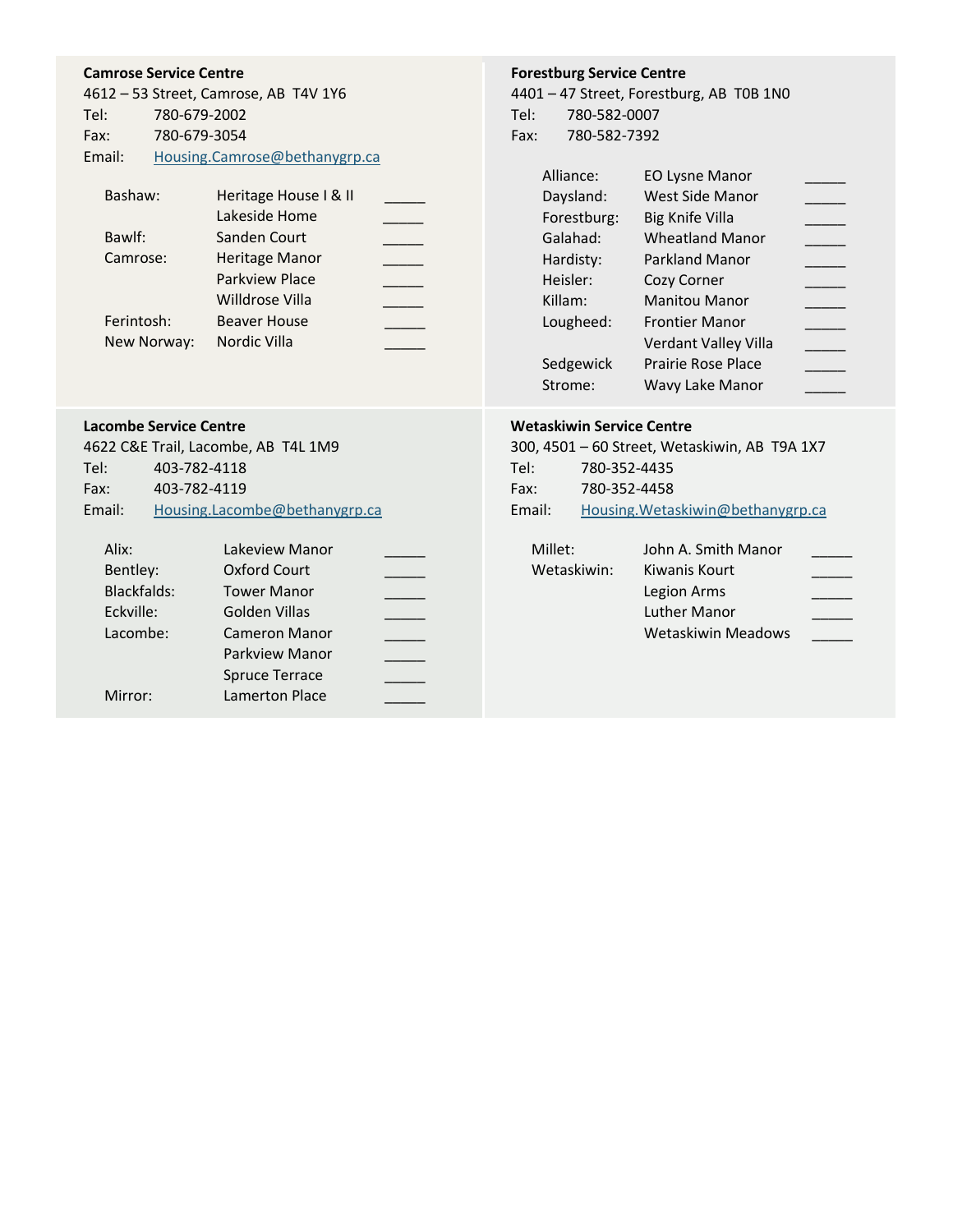### *Instructions for completing application:*

### **Applications will not be processed unless all documentation is provided and all questions are fully answered.**

If a question does not apply to your situation, mark N/A in the section.

Please attach any other information that you would like us to be aware of.

### **You are required to provide documentation to verify ALL income sources.**

Please attach the following:

- ✓ A copy of your most recent federal **Notice of Assessment**
- ✓ A copy of your most recent **Income Tax Return & Tax Receipts**
- ✓ Verification of your annual **Carbon Levy and GST Rebate** entitlement
- ✓ Verification of any benefits/pension you are currently receiving **(such as Alberta Senior's Benefit, Old Age Security, Private Pension, etc)** with a copy of your most recent bank statement, or a copy of the payment stub
- ✓ If you are currently employed, income must be verified with an **Income & Employment Verification Form** (attached)

It is your responsibility to contact this office to **report in writing any changes** in your circumstances such as family composition, contact information, financial information etc.

If a translator was required to complete this application, please provide the following:

Translator's Name Telephone Number

i<br>L

*The personal information being collected on this form is pursuant to the Freedom of Information and Protection of Privacy Act Section 33(c). Information required on this application is in keeping with the Alberta Housing Act and Alberta Residential Tenancies Act. Information acquired on this form will be kept secure and access is restricted. If you have any questions about the collection, contact the FOIP Coordinator at The Bethany Group Office, 4612 - 53 St., Camrose, AB T4V 1Y6. The phone number is (780) 679-2000.*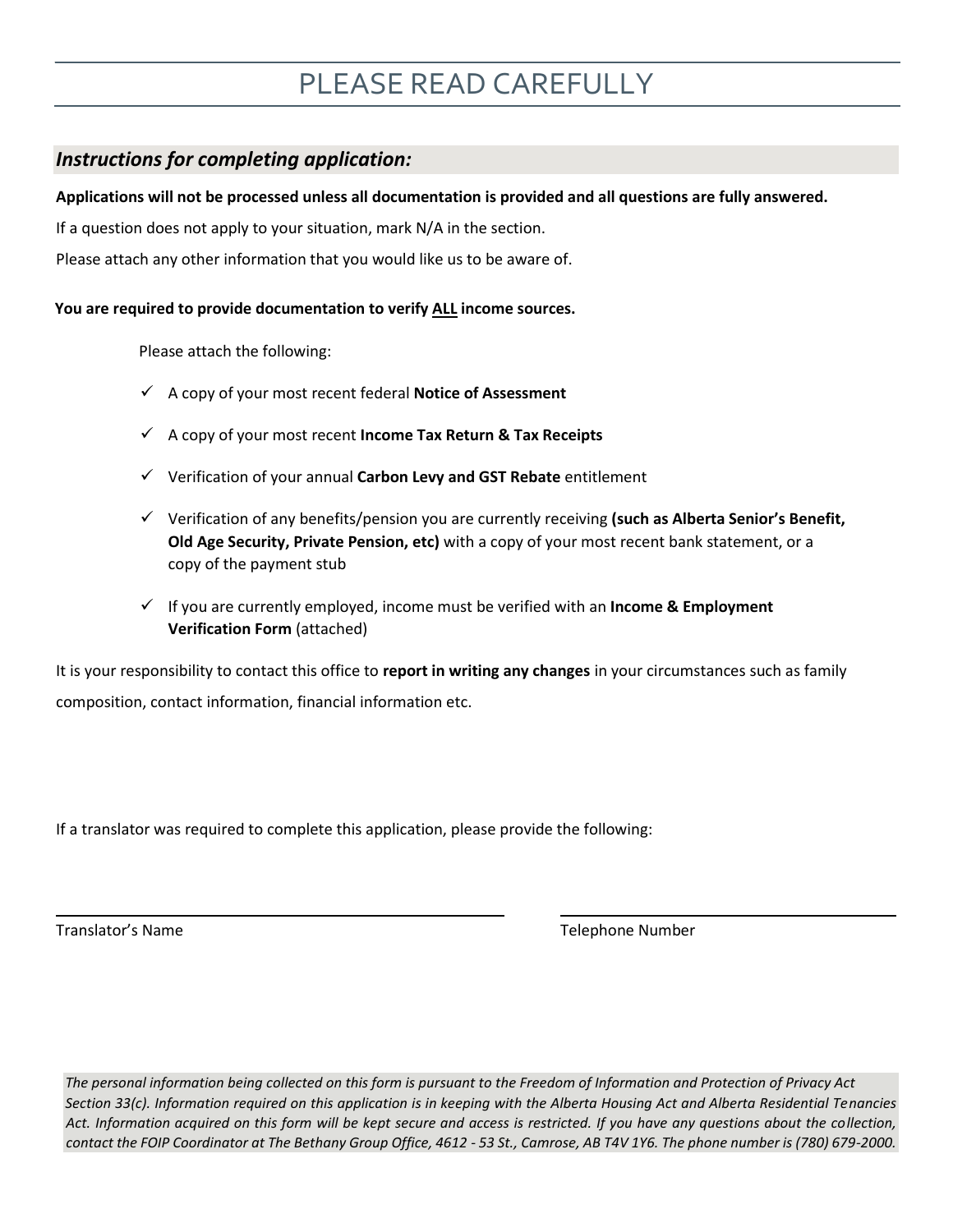I understand this application does not constitute an agreement on the part of The Bethany Group or its agents to provide me with rental accommodation.

I further acknowledge the right of The Bethany Group or its agents at any time prior to the execution and delivery to me of a lease hereby applied for, to withdraw, revoke, or cancel, without penalty or liability for damages or otherwise, any acceptance or approval of this application previously made or given.

I hereby authorize The Bethany Group or its agents to investigate any or all of the statements made herein, being fully aware that discovery of any false statement shall cancel further consideration of my application.

I further agree that I am obligated to advise The Bethany Group or its agents **in writing** of any changes in family composition, gross family income, assets, employment, or change of address, should they occur.

I further agree the information provided by me pertains to all persons named within this application.

I further agree to give permission for current or past landlords and employers to release any information which directly affects this application for subsidized housing.

Applicant Co-Applicant

*To be signed in the presence of a Commissioner for Oaths in and for the Province of Alberta. This service is provided at our office without charge at the time of your interview.* 

i<br>L

| DOMINION OF CANADA  | IN THE MATTER OF THIS APPLICATION FOR DWELLING |
|---------------------|------------------------------------------------|
| PROVINCE OF ALBERTA | ACCOMMODATION IN THE HOUSING PROJECT.          |
| TO WIT:             |                                                |

 $I/We$ ,  $I/Wee$ ,  $I/Wee$ ,  $I/Wee$ ,  $I/Wee$ ,  $I/Wee$ ,  $I/Wee$ ,  $I/Wee$ ,  $I/Wee$ ,  $I/Wee$ ,  $I/Wee$ ,  $I/Wee$ ,  $I/Wee$ ,  $I/Wee$ ,  $I/Wee$ ,  $I/Wee$ ,  $I/Wee$ ,  $I/Wee$ ,  $I/Wee$ ,  $I/Wee$ ,  $I/Wee$ ,  $I/Wee$ ,  $I/Wee$ ,  $I/Wee$ ,  $I/Wee$ ,  $I/Wee$ ,  $I/Wee$ ,  $I/Wee$ ,  $I/Wee$ ,  $I/Wee$ ,  $I/Wee$ ,  $I/Wee$ 

Province of Alberta, do solemnly declare as follows:

- 1. That I am/we are the applicant(s) named in the said application;
- 2. That the statements made by me/us in the said application are to the best of my/our knowledge, information, and belief, full and true in all respects;
- 3. That I/we have resided in the Province of Alberta for \_\_\_\_\_\_\_ years of my life/our lives, and in this district for years.

And I/we make this solemn declaration conscientiously believing it to be true and knowing that it is of the same force and effect as if made under oath and by virtue of the "Canada Evidence Act."

| Declared before me               |                 |                           |
|----------------------------------|-----------------|---------------------------|
| $at the __ of __$                |                 | Signature of Applicant    |
| in the Province of Alberta, this | _day)           |                           |
| of                               | $20$ and $\sim$ | Signature of Co-Applicant |
|                                  |                 |                           |
|                                  |                 |                           |

A Commissioner for Oaths in and for the Province of Alberta

My appointment expires on: <u>Netall and the print or Stamp Name here:</u> Network and My appointment expires on: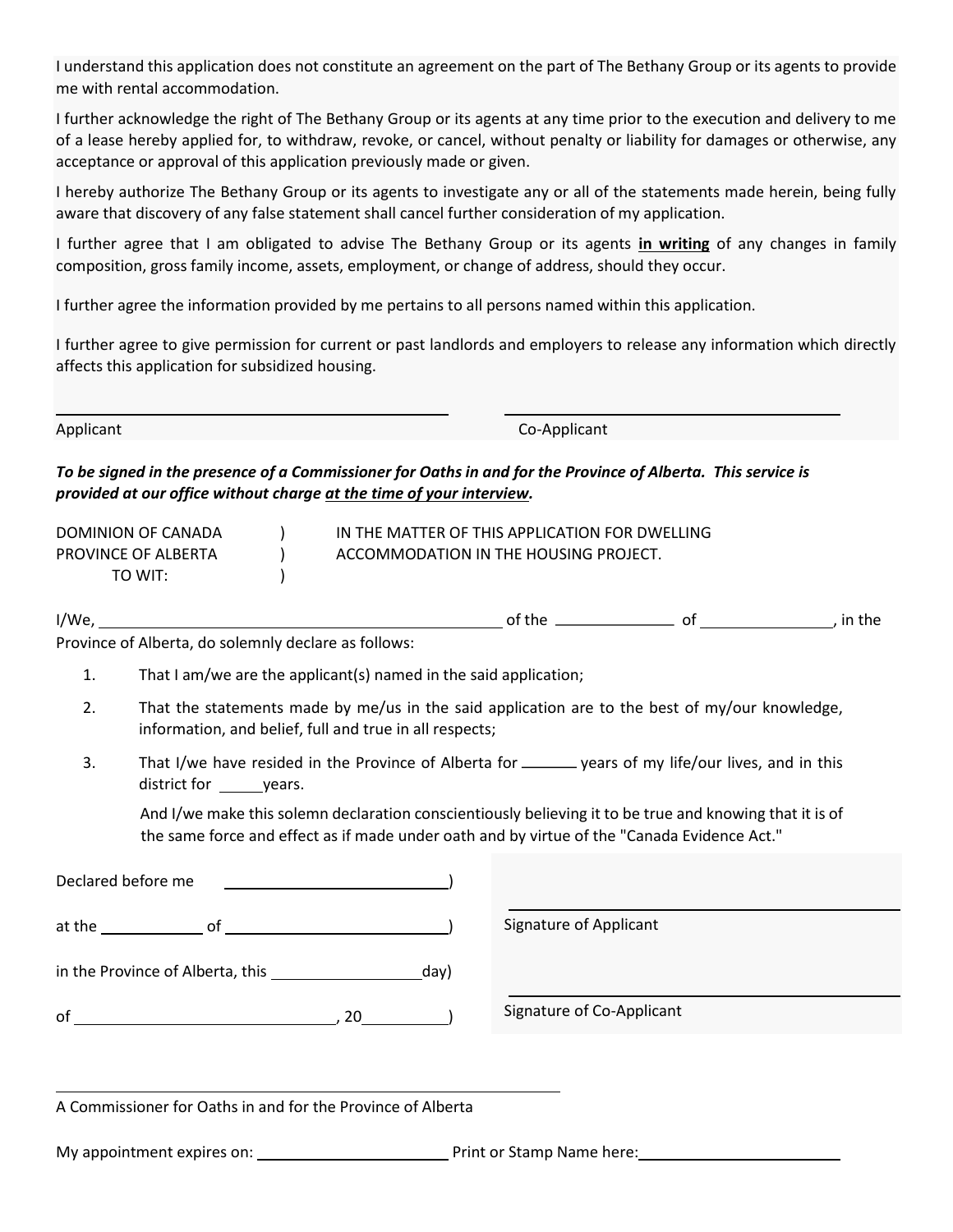## **APPLICATION FOR SENIOR'S SUBSIDIZED ACCOMMODATION (CONFIDENTIAL)**

### **Please answer all questions AND please print or type.**

| 1. |                                                                       |                |                                                                                                      |                                                                                                                                                                                                                                                                                                                                                     |
|----|-----------------------------------------------------------------------|----------------|------------------------------------------------------------------------------------------------------|-----------------------------------------------------------------------------------------------------------------------------------------------------------------------------------------------------------------------------------------------------------------------------------------------------------------------------------------------------|
|    |                                                                       |                |                                                                                                      |                                                                                                                                                                                                                                                                                                                                                     |
|    |                                                                       |                |                                                                                                      |                                                                                                                                                                                                                                                                                                                                                     |
|    |                                                                       |                |                                                                                                      |                                                                                                                                                                                                                                                                                                                                                     |
|    |                                                                       |                |                                                                                                      |                                                                                                                                                                                                                                                                                                                                                     |
|    |                                                                       |                | Can we safely contact you at the phone numbers listed above? Yes $\Box$ No $\Box$                    |                                                                                                                                                                                                                                                                                                                                                     |
|    |                                                                       |                | If not, what is the best way for us to reach you?                                                    |                                                                                                                                                                                                                                                                                                                                                     |
| 2. |                                                                       |                |                                                                                                      |                                                                                                                                                                                                                                                                                                                                                     |
|    |                                                                       |                |                                                                                                      |                                                                                                                                                                                                                                                                                                                                                     |
|    |                                                                       | Month/Day/Year |                                                                                                      |                                                                                                                                                                                                                                                                                                                                                     |
|    |                                                                       |                | Home Phone: Cell: Cell: Email: Cell: Email:                                                          |                                                                                                                                                                                                                                                                                                                                                     |
| 4. | If not, please provide copies of immigration papers.                  |                |                                                                                                      |                                                                                                                                                                                                                                                                                                                                                     |
|    | Municipality                                                          |                | Postal Code                                                                                          |                                                                                                                                                                                                                                                                                                                                                     |
|    |                                                                       |                |                                                                                                      |                                                                                                                                                                                                                                                                                                                                                     |
|    | Municipality                                                          |                | Postal Code                                                                                          |                                                                                                                                                                                                                                                                                                                                                     |
| 5. | Do you rent or own your present accommodation? Rent $\Box$ Own $\Box$ |                |                                                                                                      |                                                                                                                                                                                                                                                                                                                                                     |
|    |                                                                       |                | If you own your home, what is the current market value of it? \$                                     |                                                                                                                                                                                                                                                                                                                                                     |
|    | What is the current amount remaining on your mortgage?                |                |                                                                                                      | $\begin{picture}(20,10) \put(0,0){\line(1,0){10}} \put(15,0){\line(1,0){10}} \put(15,0){\line(1,0){10}} \put(15,0){\line(1,0){10}} \put(15,0){\line(1,0){10}} \put(15,0){\line(1,0){10}} \put(15,0){\line(1,0){10}} \put(15,0){\line(1,0){10}} \put(15,0){\line(1,0){10}} \put(15,0){\line(1,0){10}} \put(15,0){\line(1,0){10}} \put(15,0){\line(1$ |
| 6. |                                                                       |                | Monthly Mortgage/Rent payment \$______________________, plus \$_________________ for property taxes, |                                                                                                                                                                                                                                                                                                                                                     |
|    |                                                                       |                |                                                                                                      |                                                                                                                                                                                                                                                                                                                                                     |
|    |                                                                       |                | If you do not pay rent, do you contribute financially? Yes $\Box$ No $\Box$                          |                                                                                                                                                                                                                                                                                                                                                     |
|    |                                                                       |                |                                                                                                      |                                                                                                                                                                                                                                                                                                                                                     |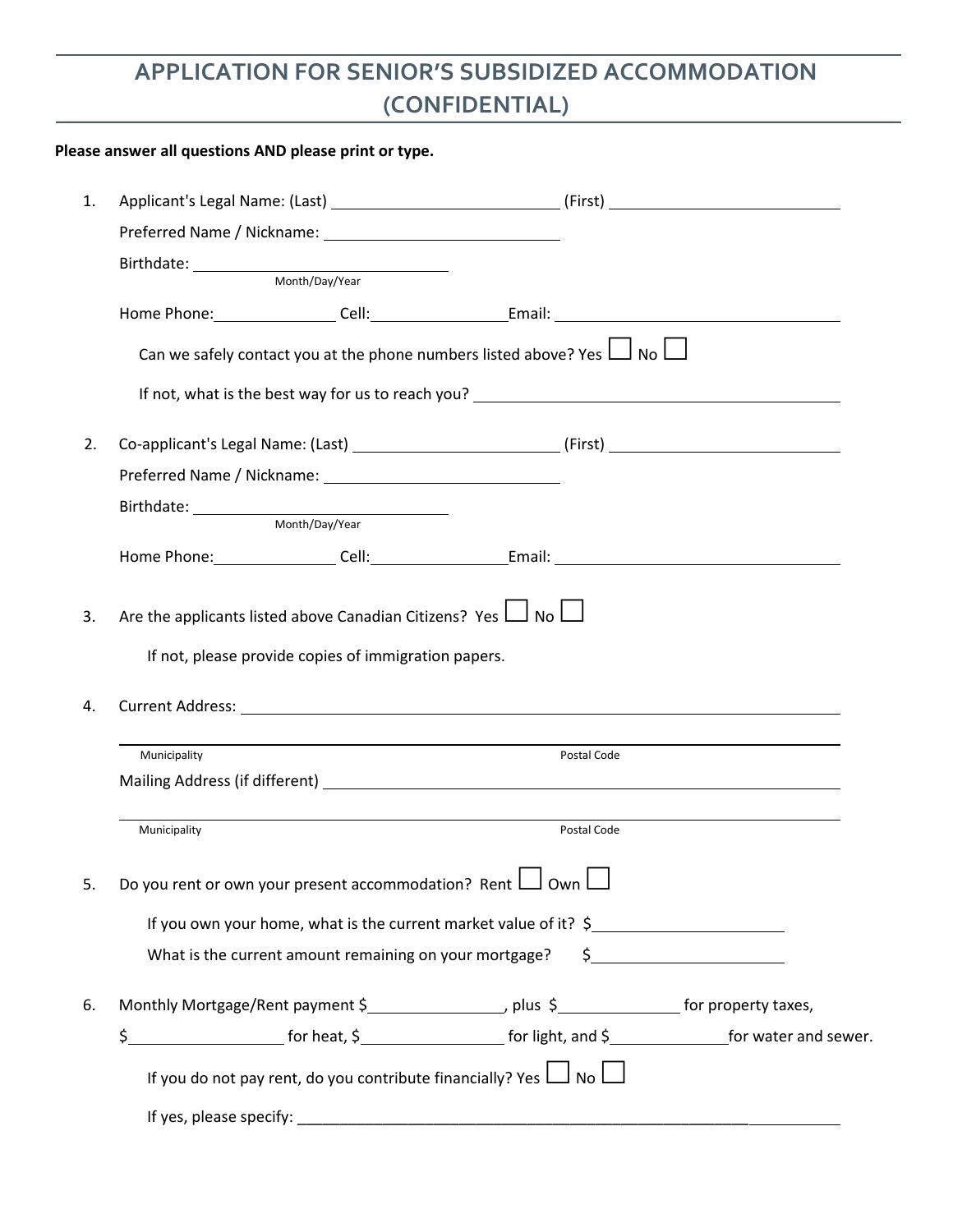| 7.  |                                                                                                        |  |  |
|-----|--------------------------------------------------------------------------------------------------------|--|--|
|     |                                                                                                        |  |  |
|     | Municipality                                                                                           |  |  |
|     |                                                                                                        |  |  |
|     |                                                                                                        |  |  |
| 8.  | Present Accommodation: House   Townhouse   Apartment   Basement Suite                                  |  |  |
|     |                                                                                                        |  |  |
| 9.  | Rooms in your present accommodation include: Kitchen $\Box$ Living Room $\Box$ Dining Room $\Box$      |  |  |
|     |                                                                                                        |  |  |
|     | 10. Do you share any part of this accommodation with individuals other than those in this application? |  |  |
|     |                                                                                                        |  |  |
|     |                                                                                                        |  |  |
|     |                                                                                                        |  |  |
| 11. | Do you or any members of your household require special needs accommodation?                           |  |  |
|     |                                                                                                        |  |  |
|     |                                                                                                        |  |  |
|     |                                                                                                        |  |  |
|     | (Pets may be considered for some facilities; check with the Manager.)                                  |  |  |
|     |                                                                                                        |  |  |
|     | 13. List previous residential tenancies for the past 2 years, beginning with the most recent.          |  |  |
|     | Please use a separate sheet if more room is required than provided.                                    |  |  |
|     |                                                                                                        |  |  |
|     |                                                                                                        |  |  |
|     |                                                                                                        |  |  |
|     |                                                                                                        |  |  |
|     |                                                                                                        |  |  |
|     |                                                                                                        |  |  |
|     |                                                                                                        |  |  |
|     | Move-in Date: ________________________________                                                         |  |  |
|     |                                                                                                        |  |  |
|     |                                                                                                        |  |  |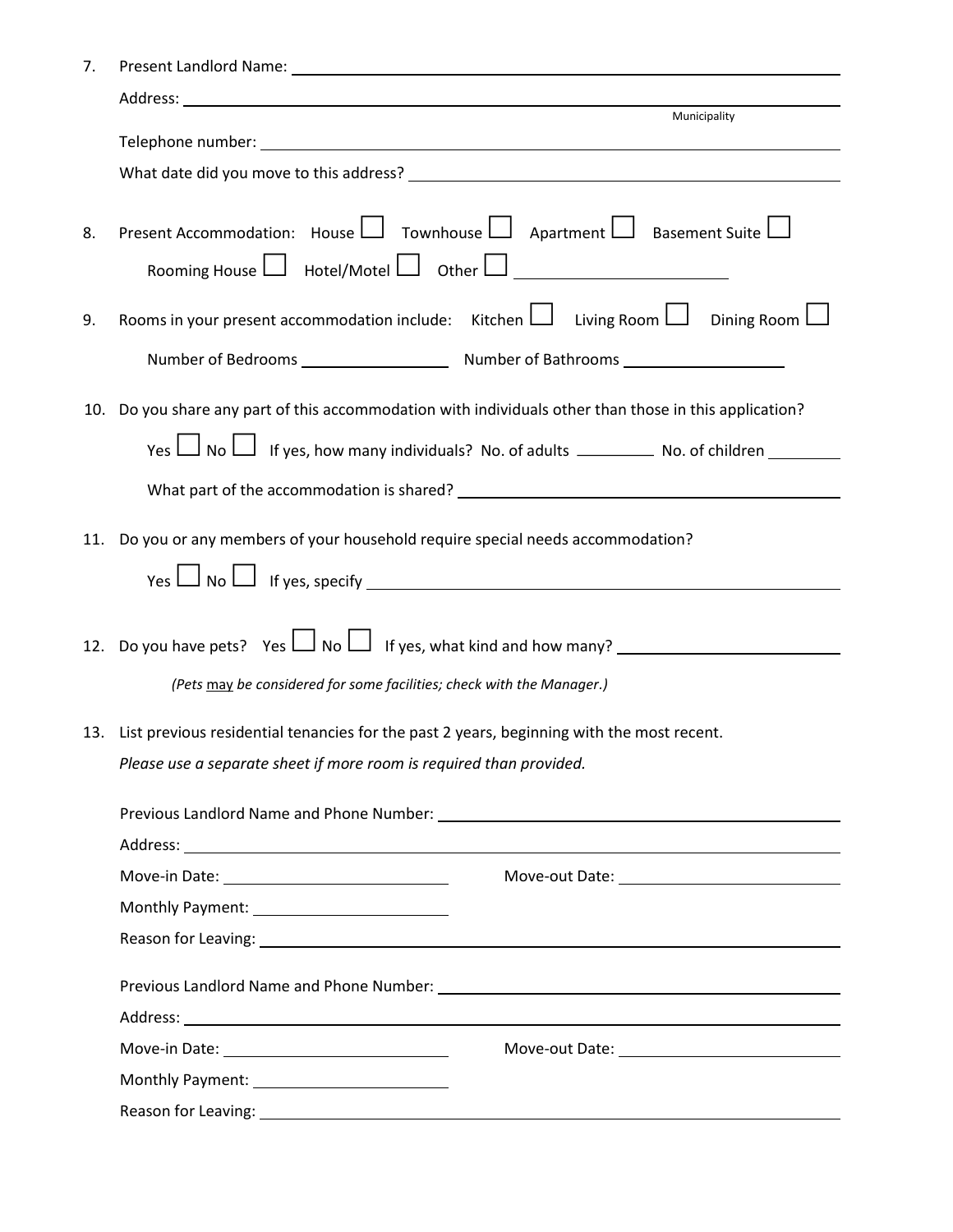|     | 14. Have you rented subsidized housing before? Yes $\Box$ No $\Box$ If yes, when?                                                  |      |                                                                                                                                                                                                                                |       |               |
|-----|------------------------------------------------------------------------------------------------------------------------------------|------|--------------------------------------------------------------------------------------------------------------------------------------------------------------------------------------------------------------------------------|-------|---------------|
|     |                                                                                                                                    |      |                                                                                                                                                                                                                                |       |               |
|     | 15. <b>Reasons for wanting to move</b> . Health $\Box$ Safety $\Box$ Financial $\Box$ Location $\Box$ Eviction $\Box$ Other $\Box$ |      |                                                                                                                                                                                                                                |       |               |
|     | Please use the following space to describe your present accommodation and to provide any additional                                |      |                                                                                                                                                                                                                                |       |               |
|     | information you would like us to be aware of which would assist in assessing your application for subsidized                       |      |                                                                                                                                                                                                                                |       |               |
|     | housing. Please use a separate sheet if more room is required than provided.                                                       |      |                                                                                                                                                                                                                                |       |               |
|     |                                                                                                                                    |      |                                                                                                                                                                                                                                |       |               |
|     |                                                                                                                                    |      |                                                                                                                                                                                                                                |       |               |
|     |                                                                                                                                    |      |                                                                                                                                                                                                                                |       |               |
|     |                                                                                                                                    |      |                                                                                                                                                                                                                                |       |               |
|     |                                                                                                                                    |      | If you have been given a "Notice to Vacate", please submit a copy of the notice stating the reason for eviction.                                                                                                               |       |               |
| 16. | DRIVER'S LICENSE #: Applicant ___________________________________Co-applicant ________________________________                     |      |                                                                                                                                                                                                                                |       |               |
|     |                                                                                                                                    |      | Vehicle (1) vehicle (1)                                                                                                                                                                                                        |       |               |
|     | Year                                                                                                                               | Make | Model                                                                                                                                                                                                                          | Color | License Plate |
|     |                                                                                                                                    |      |                                                                                                                                                                                                                                |       |               |
|     |                                                                                                                                    |      | Vehicle (2) vehicle (2) and the state of the state of the state of the state of the state of the state of the state of the state of the state of the state of the state of the state of the state of the state of the state of |       |               |
|     | Year                                                                                                                               | Make | Model                                                                                                                                                                                                                          | Color | License Plate |
|     |                                                                                                                                    |      |                                                                                                                                                                                                                                |       |               |
|     |                                                                                                                                    |      |                                                                                                                                                                                                                                |       |               |
|     |                                                                                                                                    |      |                                                                                                                                                                                                                                |       |               |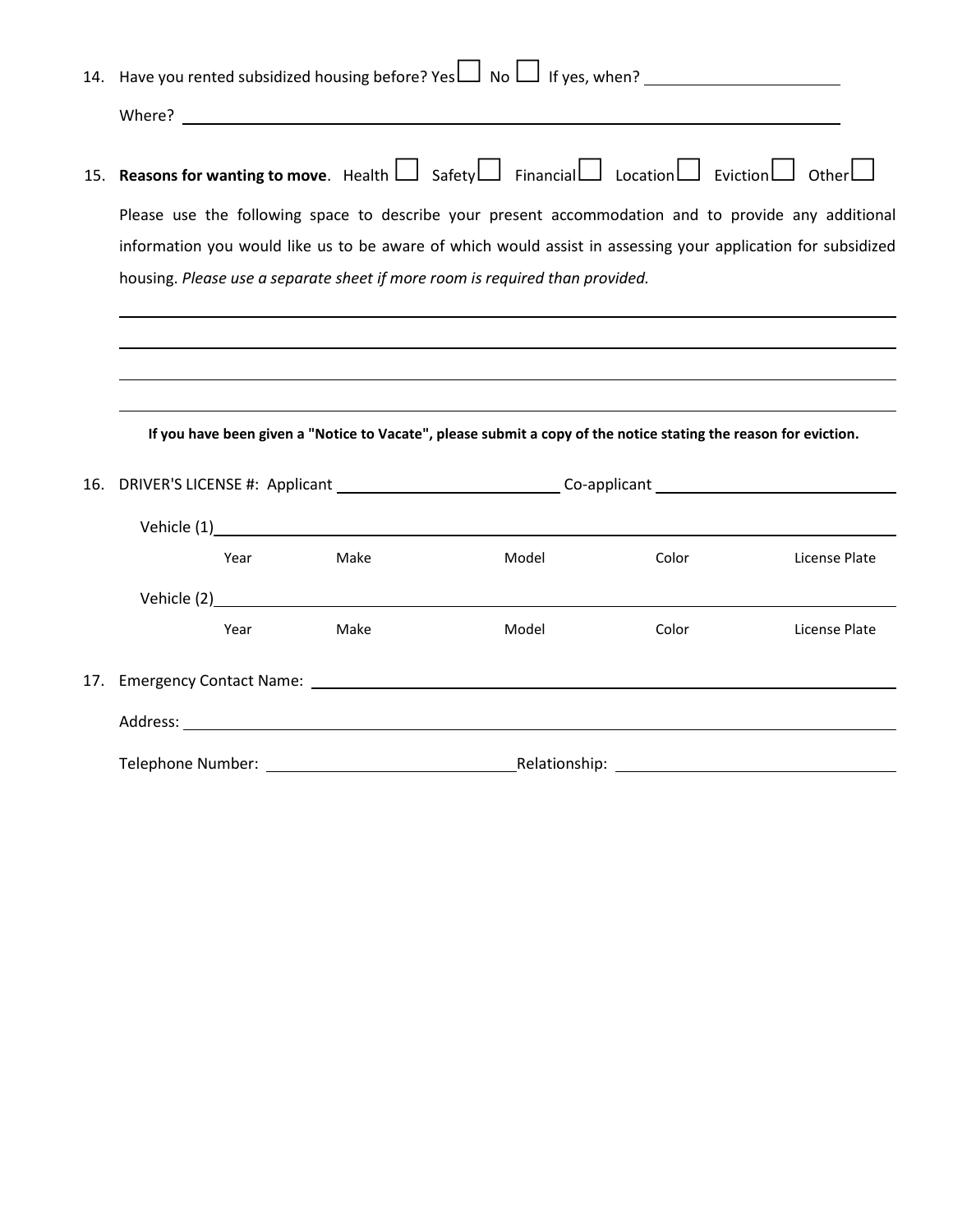### 18. **STATEMENT OF INCOME**

All information regarding your income must be complete and accurate and must be verified by the most recent Notice of Assessment, Income Tax Return and/or a current Bank Statement.

|                                                                                                                                                                                                                   | <b>APPLICANT</b>               | <b>CO-APPLICANT</b>            |
|-------------------------------------------------------------------------------------------------------------------------------------------------------------------------------------------------------------------|--------------------------------|--------------------------------|
| <b>FINANCIAL INCOME DESCRIPTION</b>                                                                                                                                                                               | <b>Gross Monthly Income</b>    | <b>Gross Monthly Income</b>    |
| Old Age Security                                                                                                                                                                                                  |                                |                                |
| <b>Guaranteed Income Supplement</b>                                                                                                                                                                               |                                |                                |
| Alberta Seniors Benefit                                                                                                                                                                                           |                                |                                |
| Spousal Allowance                                                                                                                                                                                                 |                                |                                |
| Canada Pension Plan (Widow, Orphan)                                                                                                                                                                               |                                |                                |
| <b>Company Pension</b>                                                                                                                                                                                            |                                |                                |
| <b>Veterans Allowance</b>                                                                                                                                                                                         |                                |                                |
| War Disability Pension                                                                                                                                                                                            |                                |                                |
| Employment Income*                                                                                                                                                                                                |                                |                                |
| <b>AISH</b>                                                                                                                                                                                                       |                                |                                |
| <b>Income Supports</b>                                                                                                                                                                                            |                                |                                |
| Alimony                                                                                                                                                                                                           |                                |                                |
| Other Income - Specify                                                                                                                                                                                            |                                |                                |
| <b>Sub-Total Gross Monthly Income</b>                                                                                                                                                                             |                                |                                |
| * Employment Income must be verified with an Employment Verification Form (attached).<br>Income from Self-Employment must include the submission of a Financial Statement subject to review by The Bethany Group. |                                |                                |
| <b>INVESTMENTS</b>                                                                                                                                                                                                | <b>Monthly Interest Income</b> | <b>Monthly Interest Income</b> |
| R.R.S.P.'s / R.R.I.F.'s                                                                                                                                                                                           |                                |                                |
| Term Deposits / GIC's                                                                                                                                                                                             |                                |                                |
| <b>Stocks</b>                                                                                                                                                                                                     |                                |                                |
| Bonds (Canada Savings Bonds / AB Bonds)                                                                                                                                                                           |                                |                                |
| Annuities                                                                                                                                                                                                         |                                |                                |
| Other-Specify                                                                                                                                                                                                     |                                |                                |
| <b>Sub-Total Investment Income</b>                                                                                                                                                                                |                                |                                |
| <b>TOTAL MONTHLY INCOME</b>                                                                                                                                                                                       |                                |                                |

If applicable, please list your annual entitlement for the following:

GST Rebate \$

Carbon Levy Rebate (ACLAR) \$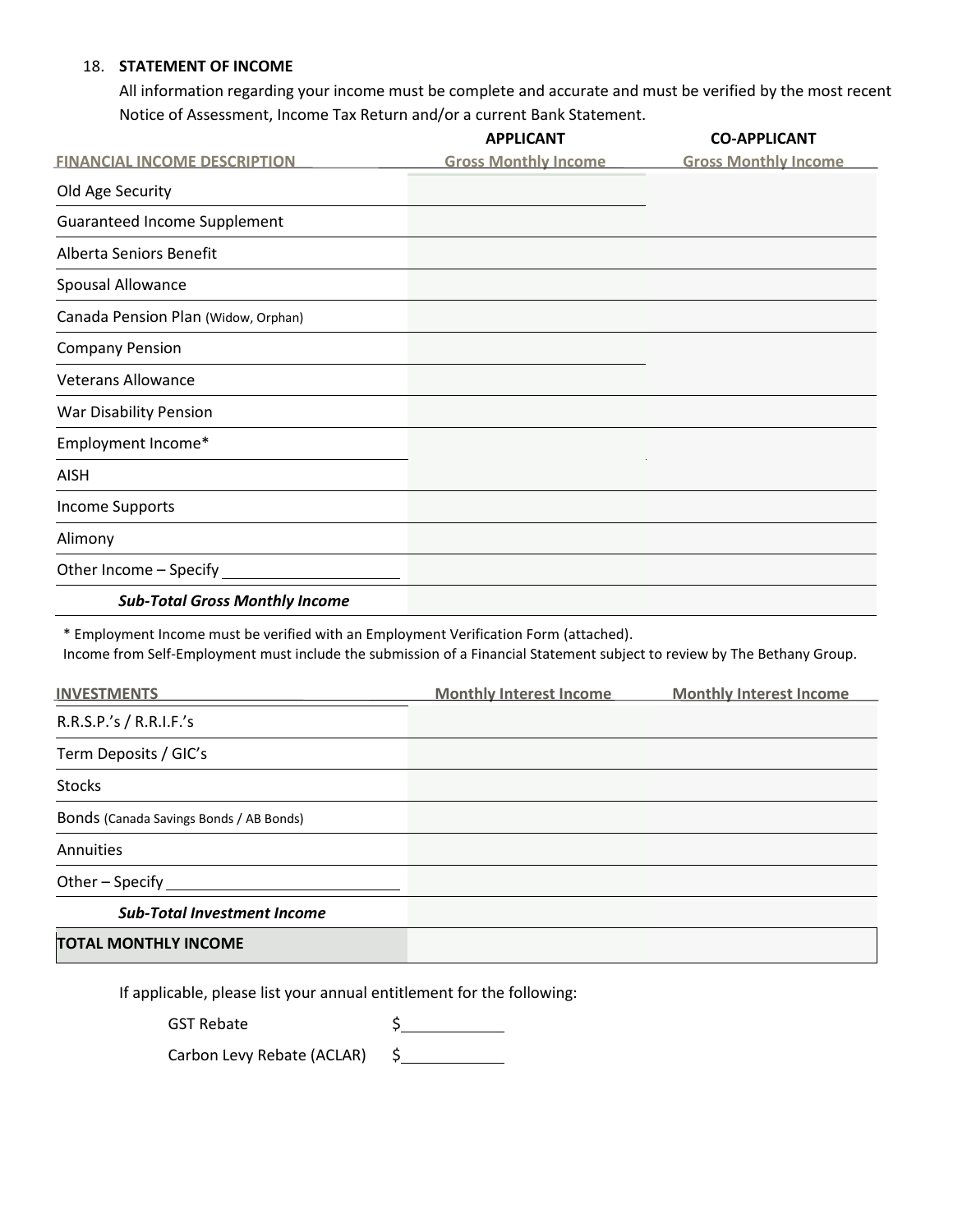## 19. **ASSETS**

*(NOTE: Essential personal and household effects such as clothing and furniture are not included as assets.)* 

| <b>ASSETS</b>                                    | <b>DOLLAR VALUE</b> |
|--------------------------------------------------|---------------------|
| Cash on Hand / Bank Account                      | \$                  |
| Stocks, Bonds, Mutual Funds - Specify:           |                     |
| Other Assets (boat, camper, RV, etc.) - Specify: |                     |
| Mortgage(s) (Amount in Repayment)                |                     |
| <b>Current Market Value</b>                      |                     |
| Additional Real Estate - Specify:                |                     |
| <b>Current Vehicle(s) Value</b>                  |                     |
| Amount owing on vehicle(s)                       | \$                  |
| <b>Monthly Payment</b>                           |                     |